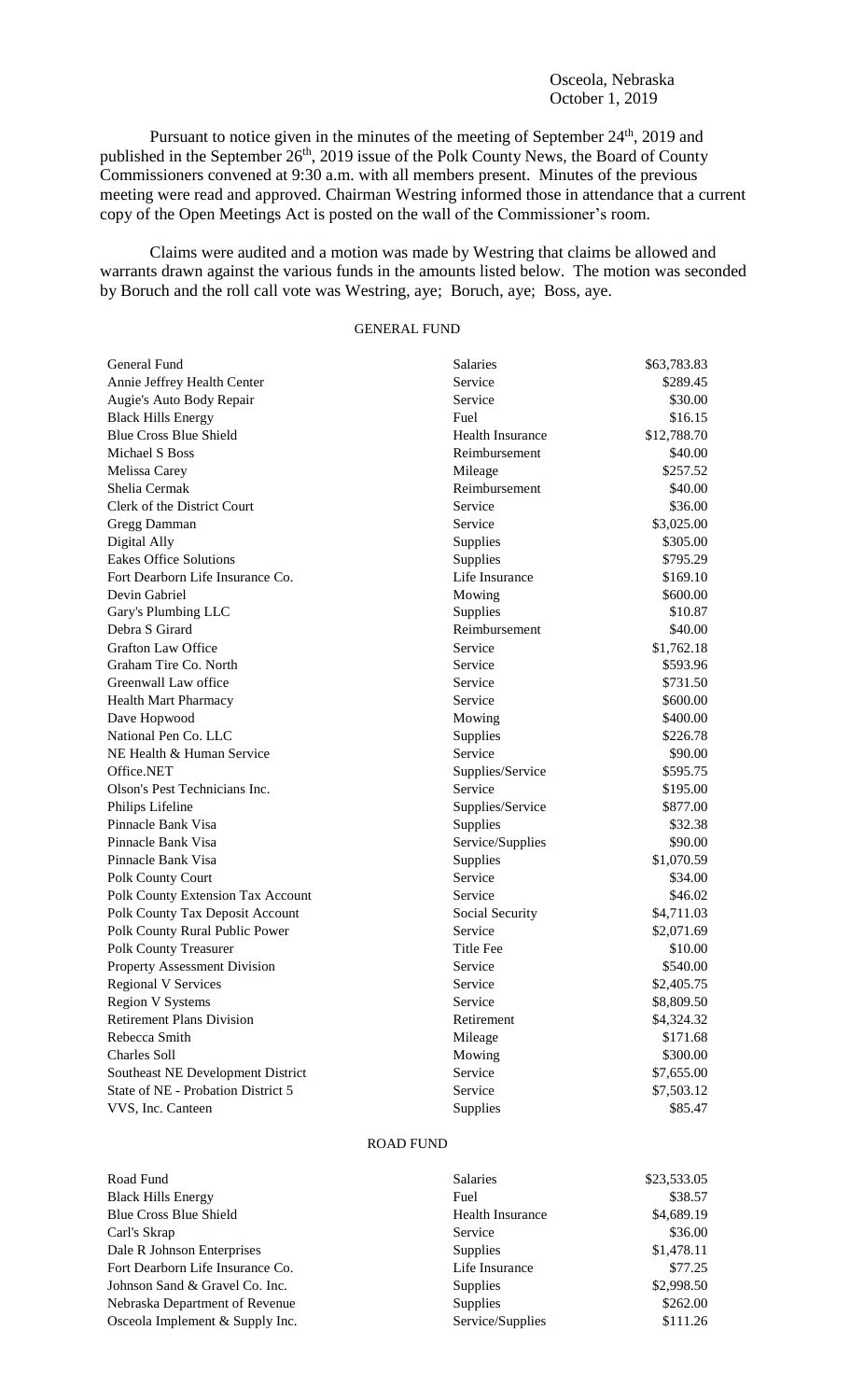| Polk County Rural Public Power Dist.      | <b>Utilities</b>            | \$196.63    |
|-------------------------------------------|-----------------------------|-------------|
| Polk County Tax Deposit Account           | Social Security             | \$1,764.91  |
| <b>Retirement Plans Division Ameritas</b> | Retirement                  | \$1,534.49  |
| Dan Theis                                 | Reimbursement               | \$40.00     |
| Windstream Nebraska Inc.                  | Service                     | \$176.87    |
|                                           | <b>SENIOR CENTER FUND</b>   |             |
| City of Stromsburg                        | Rent                        | \$100.00    |
| Eagles Communication                      | Service                     | \$261.81    |
| Good Samaritan                            | Service                     | \$135.00    |
| STR, LLC                                  | Rent                        | \$250.00    |
|                                           | <b>INHERITANCE TAX FUND</b> |             |
| <b>City of Norfolk</b>                    | Service                     | \$1,500.00  |
| City of Osceola                           | Ambulance Subsidy           | \$2,000.00  |
| City of Stromsburg                        | Ambulance Subsidy           | \$2,000.00  |
| DAS State Accounting-Central Finance      | Service                     | \$670.00    |
| Marshall & Swift/Boeckh, LLC              | Supplies                    | \$649.20    |
| Osceola Public Library                    | Subsidy                     | \$2,500.00  |
| Polk Fire & Rescue District               | Subsidy                     | \$2,000.00  |
| Polk Public Library                       | Subsidy                     | \$2,500.00  |
| Shelby Community Library                  | Subsidy                     | \$2,500.00  |
| Shelby Lumber Co. Inc.                    | Windows                     | \$15,267.00 |
| Shelby Rural Fire District                | Subsidy                     | \$2,000.00  |
| <b>Stromsburg Public Library</b>          | Subsidy                     | \$2,500.00  |
| Pinnacle Bank Visa                        | Supplies                    | \$457.15    |

## 911 EMERGNCY MANAGEMENT FUND

| Windstream Nebraska Inc.                    | Service          | \$253.34 |  |  |  |
|---------------------------------------------|------------------|----------|--|--|--|
| WEED FUND                                   |                  |          |  |  |  |
| Ag Spray Equipment                          | Equipment        | \$56.40  |  |  |  |
| James Carlson                               | Reimbursement    | \$40.00  |  |  |  |
| <b>Constellation Newenergy Gas Division</b> | Service          | \$5.33   |  |  |  |
| Gary's Plumbing LLC                         | Supplies/Service | \$123.30 |  |  |  |

Polk County Rural Public Power District Service Service Service \$46.89

The following fees for the month of September were earned by the various offices and submitted to the County Treasurer. County Treasurer receipts show fees earned were credited to the appropriate county funds.

Debra S. Girard, County Clerk  $$2,945.94$ 

The County Jail Report for the month of September was not presented for approval.

Judd Allen with NACO Benefit Services met with the Board to update them on current Blue Cross Blue Shield health insurance package offered to county employees.

Rae Berlie met with the Board to ask for approval for a special designated permit to have alcohol at a function to be held on the Polk County Fairgrounds. A motion was made by Boruch to allow the Osceola Tavern to sell and serve alcohol on November 9<sup>th</sup>, 2019 in the Ag Pavilion on the Polk County Fairgrounds. The motion was seconded by Boss and the roll call vote was Boruch, aye; Boss, aye; Westring, aye.

The bids for a new maintainer opened at last week's meeting were reviewed. A motion was made by Boruch to accept the bid of Murphy Tractor and Equipment for a new John Deere 770G motor grader, trading in a 2001 Caterpillar motor grader. The motion was seconded by Westring and the roll call vote was Boruch, aye; Westring, aye; Boss, aye.

Highway Supt. Theis also updated the Board on the work being done in the Road Dept. A structure on the Polk/Butler county line is in need of repairs and an interlocal agreement will be drafted regarding the project. Cold patch will be applied to the Polk North road tomorrow. Representatives from FEMA will be here midweek to finish getting data. The east side of the low water crossing structure on 136<sup>th</sup> Road has been removed and 125<sup>th</sup> Road has been graded